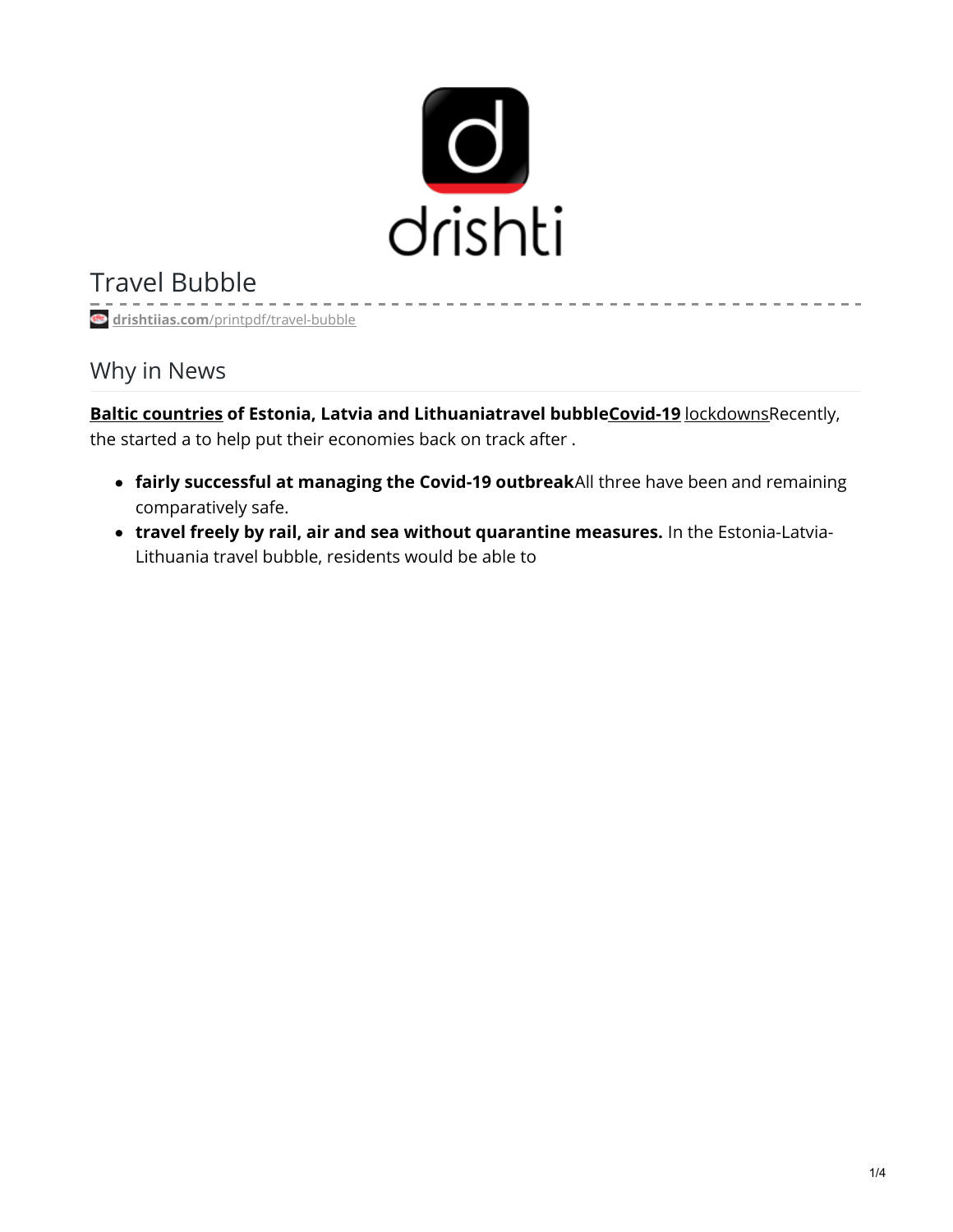

## **Baltic Countries**

- **northeastern region of Europe,Estonia, Latvia and Lithuania, eastern shores of the Baltic Sea.** Baltic countries, the include the countries of on the
- **west and northBaltic Sea,east Russia,southeastBelarussouthwestPolandexclave of Russia.** The Baltic states are bounded on the by the which gives the region its name, on the by on the by and on the by and an
- **1991,independence from the Union of Soviet Socialist Republics**In their then popularly elected governments declared (USSR) with overwhelming support.
- **members[European](https://www.drishtiias.com/important-institutions/drishti-specials-important-institutions-international-institution/european-union) Union**All three of them are of the (EU) and are sparsely populated (Lithuania-28 lakh, Latvia-19.2 lakh, Estonia-13.3 lakh people).
- **India and Baltic countries historical connect and common linguistic roots.technology and innovation ecosystems** have The cutting edge of the Baltic countries complement India's huge market and appetite for these technologies.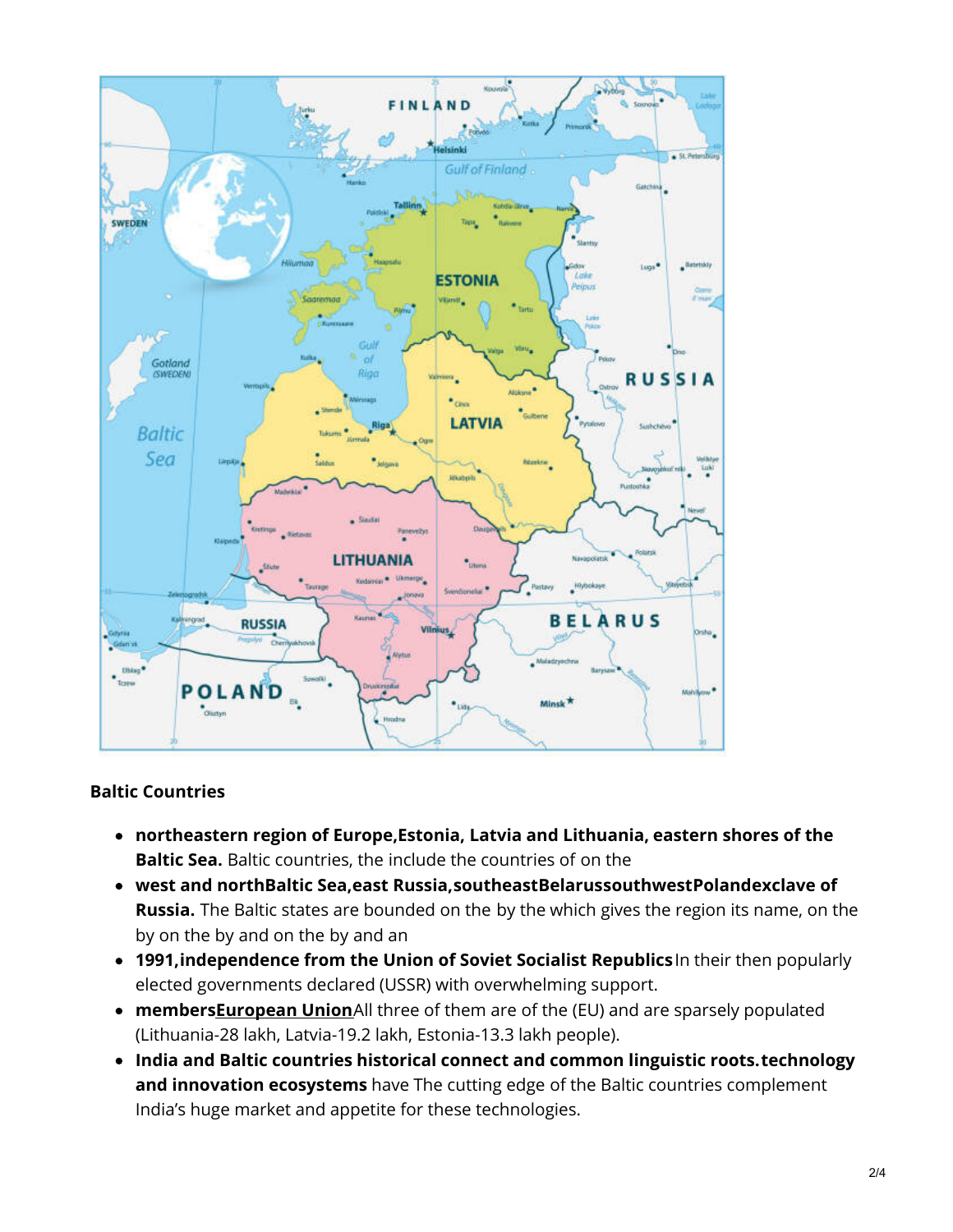## Key Points

- **Travel Bubble:**
	- **reconnecting countries or state[spandemic](https://www.drishtiias.com/daily-updates/daily-news-analysis/covid-19-now-pandemic-who) good level of success in containing the Covid-19 domestically.** Creating a travel bubble involves which have shown a
	- **restart trade tiesopen travel and tourism.** Such a bubble would allow the members of the group to with each other and
	- **Gross [Domestic](https://www.drishtiias.com/daily-updates/daily-news-analysis/gdp-growth) Productaccount for around 35% of the global** According to a report, potential travel bubbles among better-performing countries around the world would (GDP).
	- **favoured by smaller countries**Travel bubbles are because they are likely to benefit after being able to trade again with larger partners.
- **Criteria for Entering the Travel Bubble:**
	- People from the outside countries, willing to join the bubble corridor, will have to go into isolation for 14 days.
	- One should not have travelled outside the member countries of the travel bubble, in the past 14 days.
	- One should not be infected with coronavirus and should not have come in contact with anyone who has been coronavirus infected.

**Other Countries to Start:**

## **[Australia](https://www.drishtiias.com/daily-updates/daily-news-analysis/pitch-black)New [Zealand](https://www.drishtiias.com/daily-updates/daily-news-analysis/india-new-zealand)trans-Tasman zoneTasman Sea**

**Trans-Tasman Zone:arrangement between Australia and New Zealand free movement of citizenscame into effect in 1973 to reside and workwith some restrictions.** Trans-Tasman Travel Arrangement is an which allows for the of one of these countries to the other. The arrangement and allows citizens of each country in the other country,

and reached an agreement to form a travel bubble, once it becomes safe to operate flights between them. Once it opens, the (around ) will allow travel without a quarantine period.